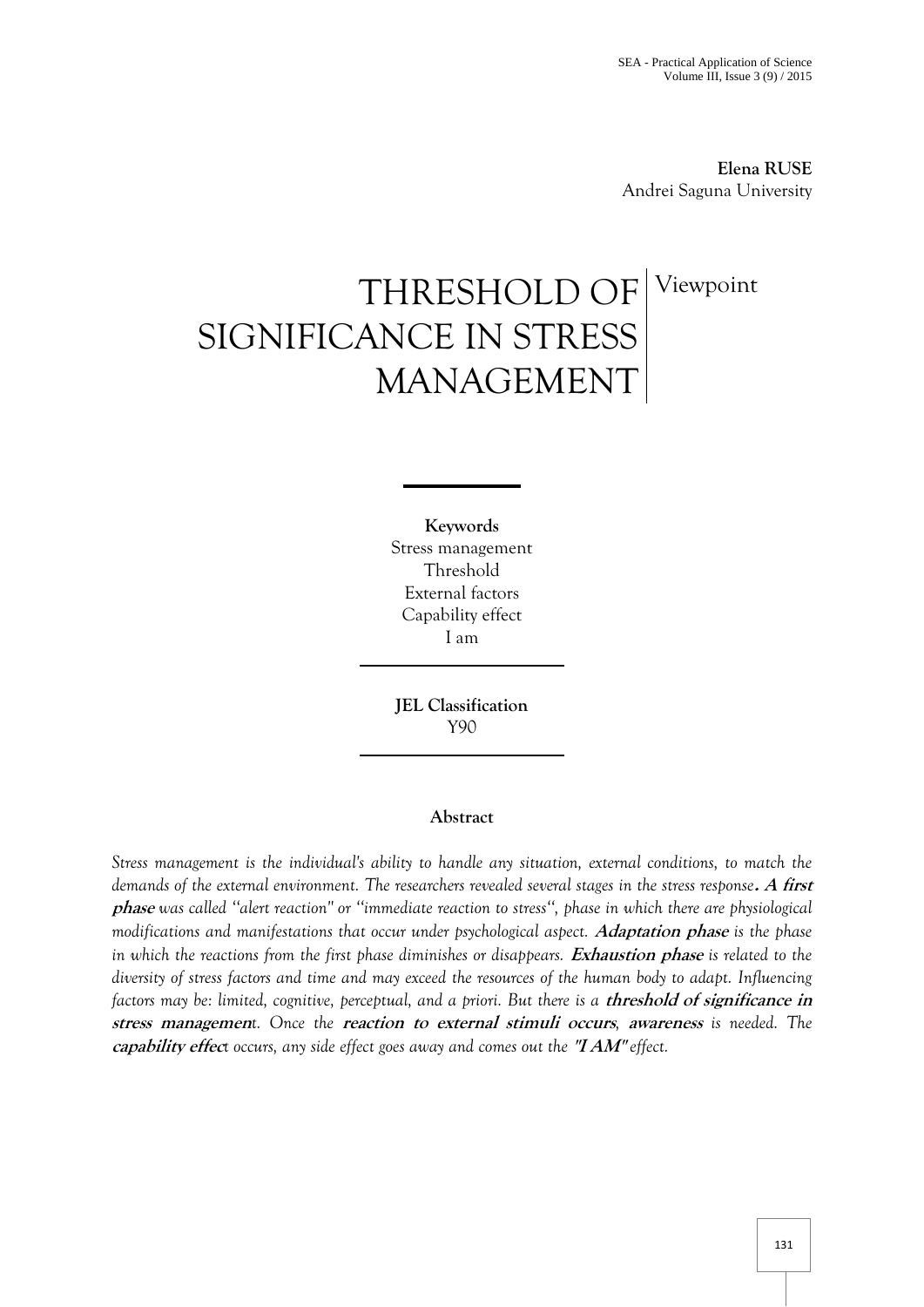# **1. Defining stress/stress definition**

**The word "stress"** was firstly used in the physics area, being afterwards introduced in the field of biology and medicine by its father, **Hans Selye**, who dedicated himself to the study of stress.

Hans Selye introduces the *concept of stress*, which he defined as " a general non-specific response of the body to the external action of various natural factors (physical, chemical, biological and mental)," known as stressors (Selye, 1974).

*The notion of stressor* was introduced by Hans Selye as a result of the research conducted during the period he launched the term of "stress" – according to which most of people were relating to environment unpleasant events.

The "stress" experts make a clear distinction between *stress as "external factor" and stress as "psychological and physiological intern process"*.

In physics, the term refers to external stress acting on the individual, while in biology and medicinethe referral consists in the body's response to external requests it.

According to Hans Selye research, stress represent all morphological-functional changes (especially endocrine), that occur to the human body, in response to external stressors: physical, chemical, biological, and psychic.

A current definition of "overall stress" is that given by **A. von Eiff** : "psycho- physical reaction of the body caused by stress agents acting via the sense organs all the way to the brain, being put into motion thanks to corticolimbic and hyphotalamic pathways, a whole range of neuro-vegetative and endocrine reactions, with visibility over the entire body.

**From a psychological perspective** stress is defined as "a particular relationship between the person and the environment in which a person evaluates the environment as imposing demands that exceed their own resources and threatens their wellbeing, this evaluation determines the triggering processes of coping, cognitive responses, affective and behavioral to the incoming feedback (Lazarus and Folkman, 1984). The concept of " coping " developed by Lazarus and Launtier, *designates a set of mechanisms and behaviors that the individual interposes between him and the event perceived as threatening, to master , to keep under control , to tolerate or reduce its impact over his state of physical and psychological comfort* .

The previous stress definitions are just some of the definitions given to this term, the studies in this field of interest being constantly evolving.

#### **2. What is management stress?**

Stress management is the individual's ability to handle any situation, external conditions, to match the demands of the external environment.

**Each individual responses to stressors**, responses ones need to cope with situations that arise, can be

*cognitive or affective but also under behavior forms* (addressing problems openly, adopting avoidance behavior, etc.) (Vacaru, 2009).

## **Stages**

The researchers revealed several stages in the stress response.

**A first phase** was also called *"alert reaction" or "immediate reaction to stress".*

During this reaction, a number of physiological changes occur. Increasing heart rate can be observed, changes in breathing rate, muscles become tense, etc.

*Under psychological aspect, the manifestations may be:* increasing attention, different emotions like: anxiety, fear, appear.

This type of reactions do not last long.

## **Adapting phase.**

Although the influencing factors persist, the changes characteristic to this phase, diminish or disappear, the body is fighting more or less in order to counter the stressor.

Anyone able to adapt to any external request (regardless of its intensity) will surpass challenging conditions, passing through this **resistance phase**.

Awareness causes disruption of adapting reaction. If the adapting reaction is interrupted by relaxations stage, imbalances disappear, irritability, fatigue and lack of concentration.

In the case this adapting reaction persists, different physical and mental state appear.

#### **Exhaustion phase**

The third phase is characterized by physical and mental exhaustion. The body is losing its energy and immunity resources.

The persistence of requests and all the stress factors are influencing each individual, the adapting resources of the body being totally exceeded.

There are situations in which the *reaction to stress is being prolonged*, failing to reach the adaptation stage, *reaching the exhaustion phase* (due to metabolic intense demands).

#### **3. Influential factors.**

The stress factors (stressors) are events, external or internal situations, real or imagined, sufficiently intense or frequent that require adaptive responses from the individual. Factors influencing stress management may be:

#### *Limiting factors*

Hans Selye who dedicated his researches to the study of stress, already concluded in 1956 that stress is not necessarily something negative. Characterizing stress into positive or negative is dependable to each situation. There are circumstances that *diminish*, restrict within certain limits the stress level (Selye, 1956).

Up to a *certain limit* stress is even necessary in performing daily activities, for our protection, as it mobilizes our body resources, for example in a case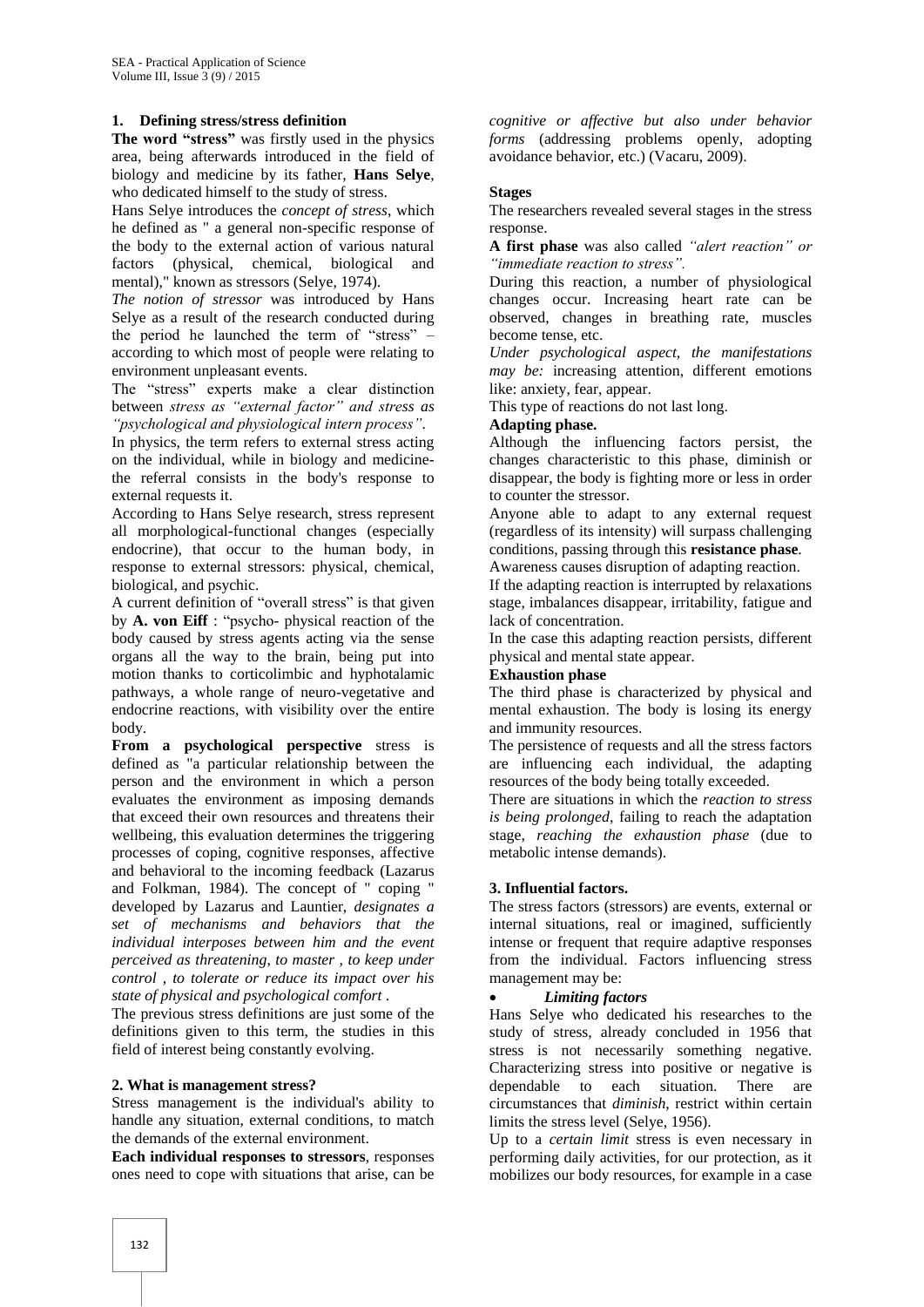in which we need some reactions to avoid unpleasant events in traffic (for those who are driving a car).

In this situation the individual adapt to external request (*adaptation phase*).

# *Cognitive factors*

*Individual resources* that help coping stress are defined as being the *cognitive capacity*, emotional and behavioral to reduce, master or tolerate internal or external demands that exceed the capacity of the body's automatic response.

*Adapting to stress implies* the existence of real resources ( intellectual , emotional, physical , social, etc. ) but it also results from self-assessment of its own resources to meet events assessed as threatening (secondary assessment). Secondary assessment involves valuing the personal resources responsible for responding to the demands of a certain situation.

It should not be seen in isolation but as an ongoing process but along with the primary evaluation (this relates to the person's behavior, dividing the event into a threatening or challenging situation). (Nadasan, 2009).

Sometimes there are discrepancies between actual response resources and evaluating these resources (actual presence of resources, however, is evaluated by the concerning person as being insufficient), which often generates stress.

There are situation that for some people are stressful while for others are real challenging (a real change).

All the attention is focused on the things that are bothering us, worrying, stressing, are upsetting us and become frustrating.

Thus, our attention is no longer directed entirely over the things that we conduct or will be conducting. Appears a slowdown in executing what we have to accomplish.

Our emotions describe a lot of things. Their awareness can lead us to get out of that situation, *turning our attention to what we want, not what we do not want to*.

# **We have a responsibility, but also the power to change things, leaving a clean playground for our children.**

# *Perception factors*

Each individual's characteristics and personality factors influence its **perception of stress** by the level, intensity, constant stress.

Researchers studied personality traits in relation to stress such as: behavior pattern type A / B, optimism control point, self-esteem, etc.

M. Friedman, and R. H. Rosenman revealed in 1957 the existence of two types of behavior: type A and type B behavior. As a result of the conducted studies researchers found some common features in all subjects characterized by pride, aggressiveness, competitive spirit, anxiety, lack of time constant

feeling and emotional responses as: irritability, hostility, and low frustration tolerance. These people are more affected by stress compared with type B which are characterized by: calm, relaxing, quiet lifestyle, lack of sensation that time is not enough, etc.

Thus, *each person can have different reactions*. Stress is directly linked to the reaction an individual develops to stress factors. Knowing what happens inside of us when we are stressed, makes us able to create a real picture of the situation that rises and to counteract by using *distress mechanisms (negative stressors) or/and eustress amplification (positive stressors).* Stress has various ways of manifesting (manifestation): physical, intellectual, and emotional and can be characterized by experienced or *subjective perception* of not being able to cope with any situation, the overwhelmed sensation.

# *Priori factors*

*We only know phenomena not factual things*. This world of phenomena, object of priori knowledge, is governed by the law of causality, in which every phenomena is cause by another, than all phenomena form a causal chain, *according to which everything that happens, happens necessarily and with a particular purpose.*

# **4. Stress management threshold**

# **External factors reaction and capability effect.**

Information comes. First of all the perception over the form appears, over information and in general. Afterwards interferes the "**external factors reaction**" such as: fear, anxiety, bewilderment, etc. These emotions are perceived by the brain in different waves or stages.

Like shocks, short circuits of energy. The brain processes them and then passes on everything in waves to different internal organs of the human body, in muscles, in tissues (Goleman, 2013).

So does energy nodes occurs.

When the light is not flowing smoothly, fluid throughout the body, "**external factors reaction**" appears.

# **And it takes awareness.**

How?

STEP 1: I observe what is happening to me NOW; I am only observing!

STEP 2: breathe deeply, slowly;

Just breathe!

STEP 3: the body's reaction soon changes;

**Peace interferes, that tranquility that's beyond us.**

# **This is the capability effect.**

Allowing light to pass through our body, any side effect disappears, melts.

Then comes **I AM**, because **I am love, everything is dressed up in love**.